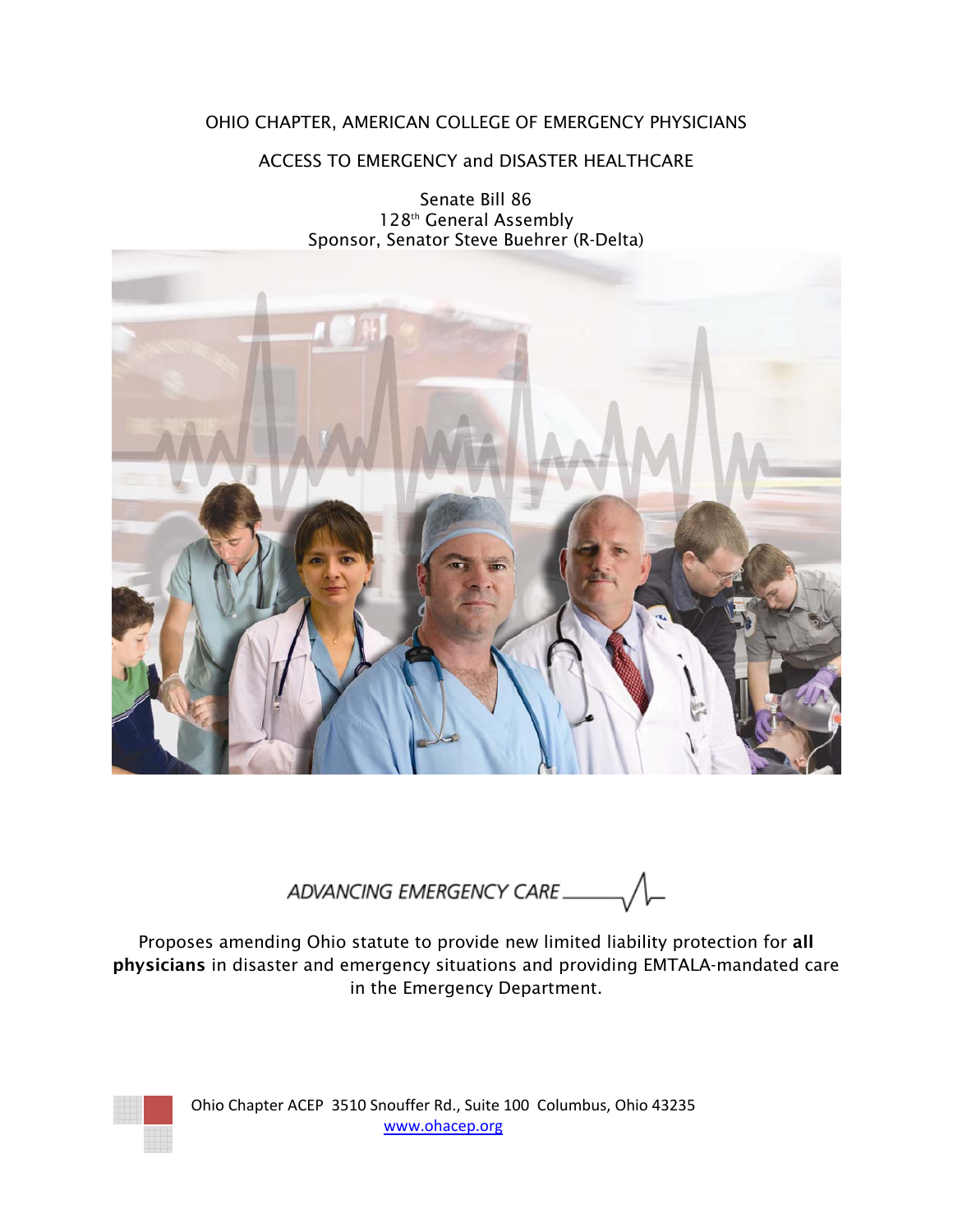The focus of this discussion is Senate Bill 86 and the effects of the Emergency Medical Treatment and Active Labor Act (EMTALA). SB 86 is currently being considered by the Senate Judiciary Committee on Civil Justice and would extend limited liability protection for physician health care providers in disaster and emergency situations. EMTALA is the federal mandate that requires all patients presenting to emergency departments be provided a medical screening for emergency medical conditions and be stabilized regardless of insurance status or ability to pay. This mandate contributes to creating a uniquely challenging practice environment for emergency physicians.

## **DESCRIPTION**

- $\div$  This bill grants qualified civil immunity to physicians that provide emergency medical services, first-aid treatment, or other emergency professional care under the federal Emergency Medical Treatment and Active Labor Act (EMTALA) mandate or during a declared disaster.
- $\cdot$  It establishes a willful and wanton medical negligence standard for physicians providing emergency medical services under EMTALA obligations or as a result of a declared disaster.
- $\div$  Ohio law already provides limited liability protection to physicians providing medical care in free clinics (ORC §2305.234) and to EMT's and paramedics (ORC §4765.49) for pre-hospital emergency care provided to patients who are then delivered to the emergency department, where EMTALA mandates that they receive evaluation and treatment without regard to their ability to pay. This bill will provide the same limited liability protection to emergency medical providers, as they provide care to such patients.

#### **ACCESS**

- $\div$  Encourage participation in emergency medical care by removing disincentives from taking ED call
- $\cdot \cdot$  Improve access and quality of emergency care for patients in the State of Ohio

## UNNECESSARY COSTS to Patients and to the Healthcare System

- $\div$  Emergency medicine remains the 4th most sued specialty in Ohio-86% of these cases were closed without indemnity, showing a vast over-litigation rate for this specialty.
- Transfer for definitive care from a community regional medical center to OSU Emergency Department is estimated at \$3-5K for ground transport and \$13-25K by air medical.
	- Simply more cost effective to encourage availability of on-call physicians when possible



Ohio Chapter ACEP 3510 Snouffer Rd., Suite 100 Columbus, Ohio 43235 www.ohacep.org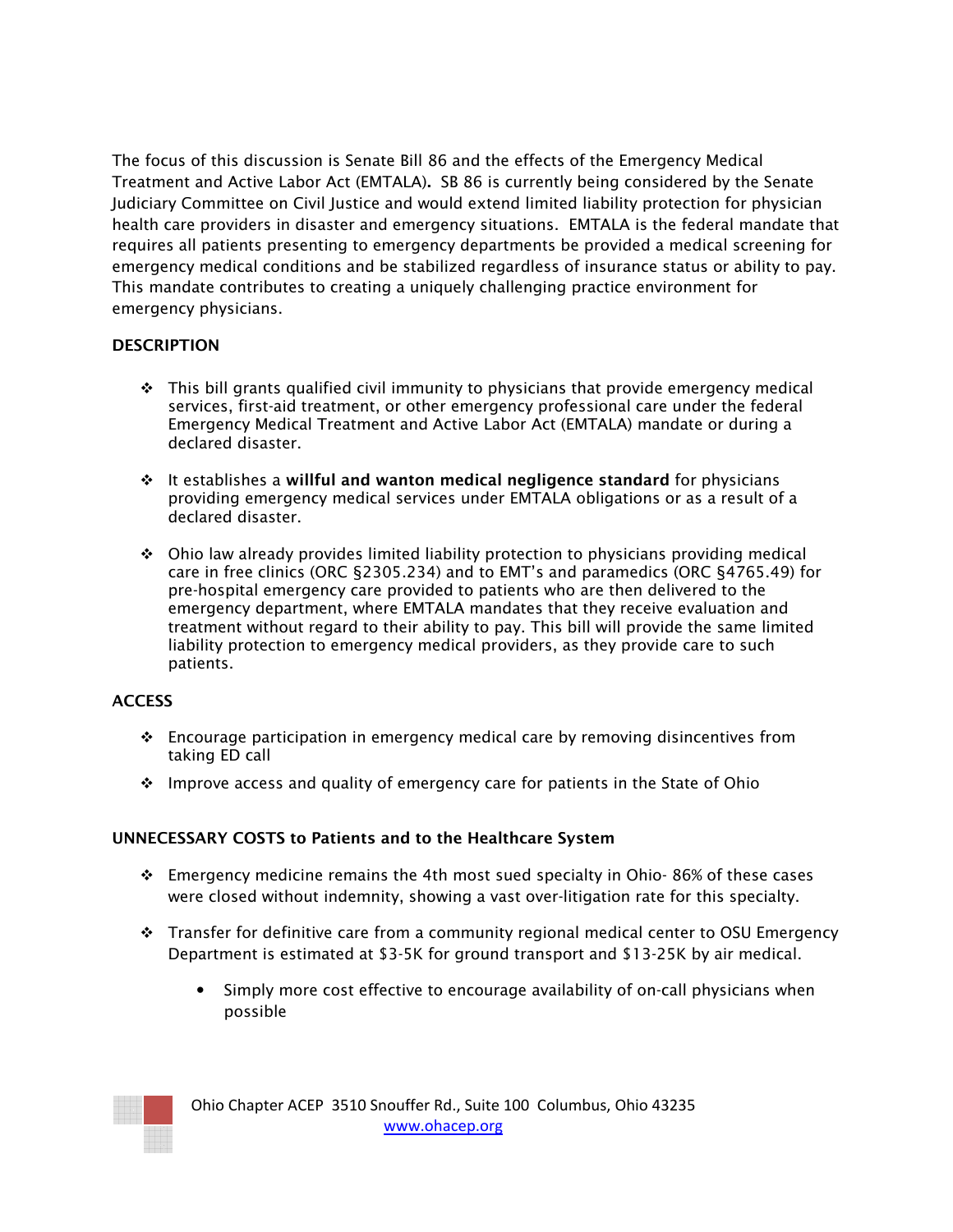## SUPPORT for On-Call Physicians

- Essential on-call services to emergency patients are often in critically short supply, due largely to:
	- increased liability exposure
	- higher liability premiums
	- reduced collections rates from ED patients
	- disruption to a regularly scheduled practice.
- $\cdot \cdot$  The crisis in on-call specialists for emergency care is creating a danger for Ohio's citizens who need emergency care.
- State liability laws should act to encourage these specialists to provide vital on-call services to emergency patients, not inhibit them.

#### EMERGENCY CARE in Disasters

- $\cdot$  Many states are breaking the legal hurdles that prevented hundreds of doctors and nurses from volunteering to help Hurricane Katrina victims in 2005
	- o Model legislation: The Uniform Emergency Volunteer Health Practitioners Act
- $\div$  Ohio has yet to support our own physicians in their ability to respond without impediment or threat of penalty at home
- **Enable the physician workforce in Ohio to participate in any disaster response with the** freedom to practice medicine, deliver lifesaving emergency care and to do so with increased liability protection

#### EVIDENCE BASED

- Closely parallels language of successful legislation in Texas and Georgia.
	- o Landmark similar reforms in Texas in 2003 created a record influx of physicians to the Texas Medical Board and are credited for increased access to all levels of care and specialty care services.
	- $\circ$  In February 2009, 76 Texas counties reported gains in emergency physicians— 39 of those counties previously underserved in terms of emergency medicine